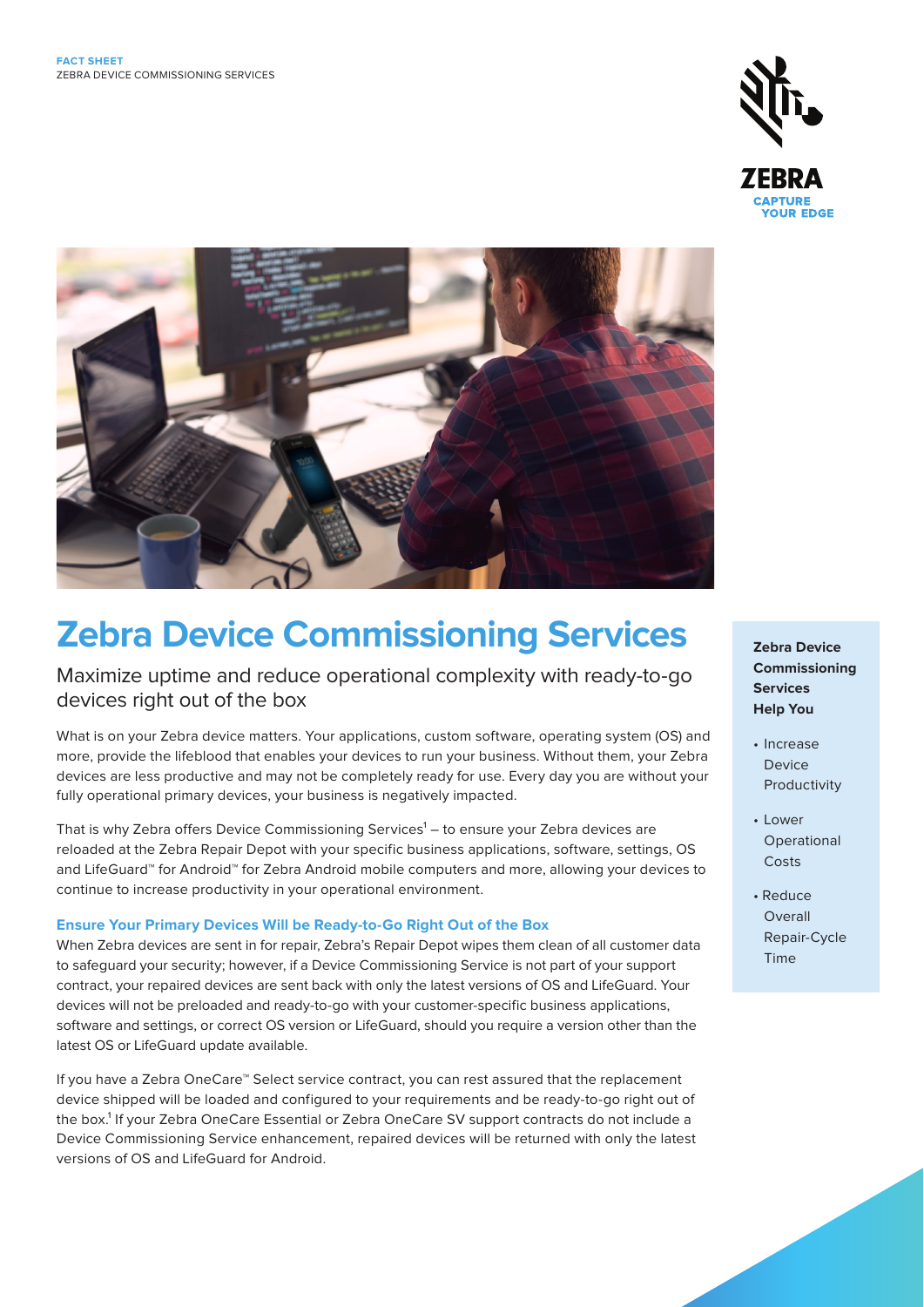In other words, without Zebra Device Commissioning Services, the configurations that allow your Zebra devices to perform their critical functions within your specific operational environment will have to be re-loaded and re-configured by your IT department or by a third-party. Self-commissioning incurs significant time and costs, while also increasing downtimes of primary devices with negative impacts upon productivity.

#### **Access a One-Stop Shop for Device Commissioning**

Zebra Device Commissioning Services offer a one-stop shop for Zebra device commissioning. Your devices will be returned ready to be put back to work immediately, without adding any delay to the Zebra service commitment. Zebra will set up your devices using your specifications<sup>2</sup> with your provided applications, settings, preferred OS and LifeGuard versions, and even your provided accessories and more.<sup>3</sup>

### **Get Devices Back in Operation Faster for Worry-Free Business Continuity**

Zebra Device Commissioning Services improve the overall Zebra repair loop time from failure to operational readiness for a worryfree process end-to-end. Instead of allocating time and budget for in-house or third-party IT teams to track, manage and reload Zebra devices after every repair, let Zebra take care of reloading your devices, so you can focus on your core business. And the Zebra VisibilityIQ<sup>™</sup> OneCare<sup>™4</sup> cloud-based visibility tool allows you to track repair progress and gain insight into the complete repair loop. When commissioning is carried out elsewhere, repair loop visibility can be lost.

# **Zebra Device Commissioning Services: Standard** and **Advanced**

In order to provide a solution that supports the complexity of modern day commissioning requirements, Zebra has created two levels of device commissioning services - Standard and Advanced.

Zebra Device Commissioning Services require a Zebra OneCare Support Service contract.

- **Zebra OneCare Select:** Standard Commissioning Service is included with your service contract. Advanced Commissioning is available as an extensible enhancement.
- **Zebra OneCare Essential and Zebra OneCare SV:** Zebra Device Commissioning Services are available as an extensible enhancement.

## **Standard Commissioning Service**

**Standard Commissioning Service**<sup>5</sup> ensures that when you receive your Zebra devices from the Zebra Repair Depot—whether through advanced device replacement or repair—you can open the box, power up the devices and put that device back into operation immediately. The customer determines which features are needed.

**Application loading:** Zebra loads customer-specified versions of the OS and LifeGuard, and customer owned or licensed software and applications. Customer must send the software and application files and licensing information directly to Zebra.<sup>2</sup>

**Configuration management:** Zebra loads and tests customer-specific configuration information, such as SSID, passwords and screen timeouts.<sup>6</sup>

**Physical commissioning:** Zebra applies any accessories provided by the customer, accessories that are not covered by their Zebra OneCare service contract, customer-provided pre-printed labels, customer-supplied SIM cards or SD cards (insertion only).<sup>7</sup>

Note: Standard Commissioning is available for Zebra mobile computers,

# **Advanced Commissioning Service**

**Advanced Commissioning Service**<sup>8</sup> offers three different commissioning selections for your operational needs.

**Enterprise Mobility Management (EMM) and Mobile Device Management (MDM):** Zebra can leverage your EMM/MDM to commission your devices at the Repair Depot so that upon receipt, devices are not only configured and ready-to-go, but also set up within your EMM/MDM system in the correct user group with the correct profiles and attributes for operational management.

**Advanced physical commissioning:** Zebra will pair repaired or replacement devices with customer-provided third-party accessories at the Repair Depot, and can provide customer-provided asset tags, helping to contain devices or site-specific information such as site name and address, device serial number or IMEI number and asset number.

**SIM cards with cellular carrier:** Zebra will enable SIM cards with your cellular carrier.<sup>9</sup>

Note: Advanced Commissioning is available for Zebra mobile computers.